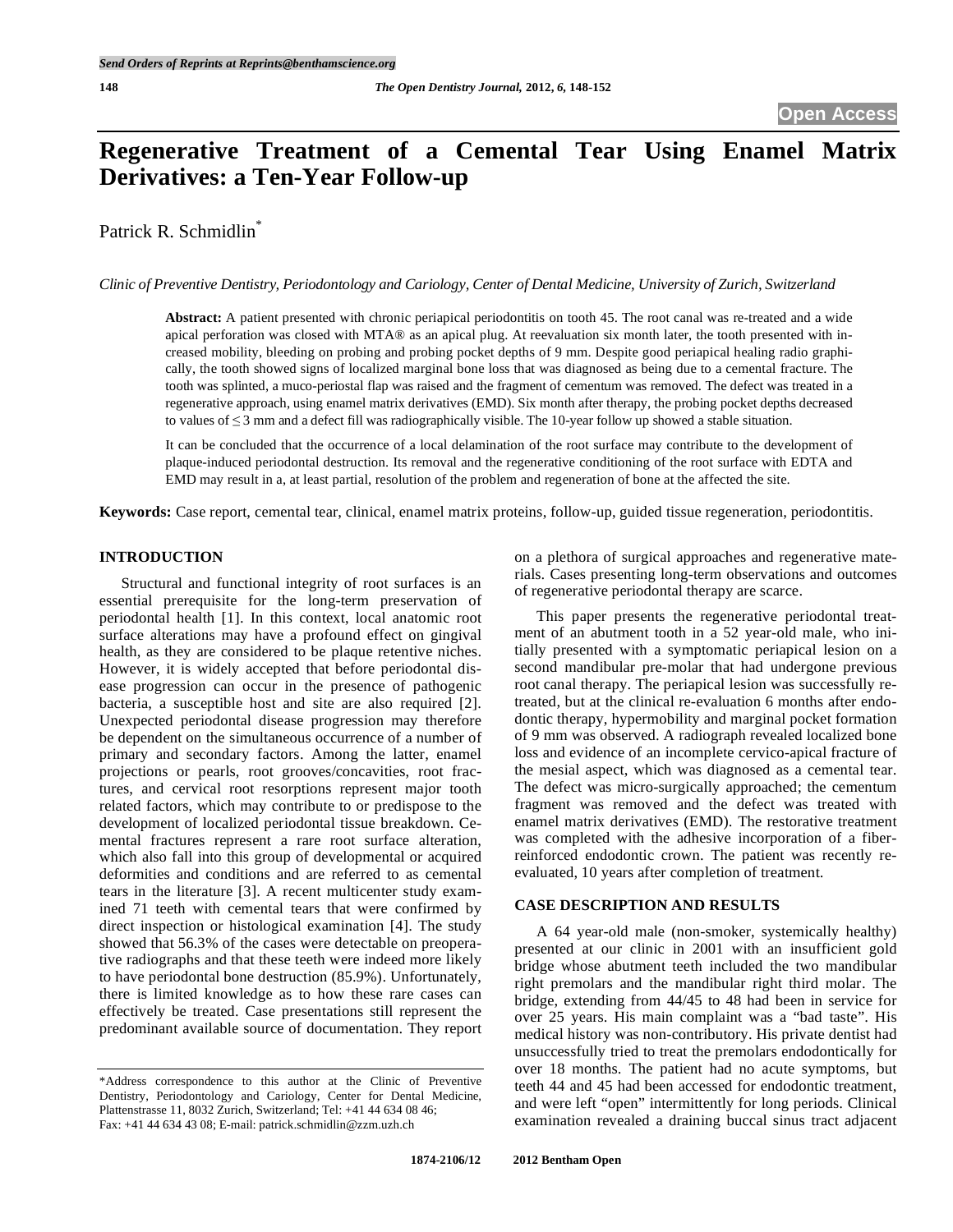

**Fig. (1).** Radiographic sequence of the presented case: **A**) baseline image of tooth 45 showing the periapical translucency in May 2000, **B**) situation after the endodontic therapy and the development of a 9 mm pocket (April 2001), **C**) radiograph after periodontal surgery and ablative removal of the cemental tear (May 2001), **D**) immediately after restorative treatment (December 2001), **E**) situation one year after surgery and 6 month after oral rehabilitation (May 2002) and finally **F**) status after more than ten years after the surgical intervention (September 2011).

to 45 without any swelling and both premolars were nonresponsive to  $CO_2$ -snow. Crown margins around the three abutments were deficient, had extensive secondary caries and the access cavities were blocked with food debris. Maximal probing depth around 44 and 45 was 4 mm with bleeding on probing. The preoperative radiograph showed two large apical radiolucencies with diffuse margins (Fig. **1A**). A diagnosis of asymptomatic apical periodontitis was made for both teeth.

Both premolars were re-treated as follows by an endodontist (Dr. B. Lehnert): A rubber dam was applied and the root canals disinfected using 1% NaOCl. Visible secondary caries around the abutment margins and near the canal entrances was removed from outside. Crown Down was established (Orifice Shapers, Dentsply-Maillefer, Ballaiges, Switzerland) although the canal of 45 had already been prepared to a large diameter. Working length was determined using a size 60 file (NiTi-Flex, Dentsply-Maillefer, Ballaiges, Switzerland), which fitted loosely in the canal. Using an operating microscope, a perforation was detected at the apical foramen while some residual caries was also detected within the root canal walls. This caries was also removed from inside and sealed using a compomer according to the manufacturer's instructions (Compoglass, Vivadent, Schaan, Lichtenstein). The canal was shaped to size 80 Lightspeed (Lightspeed, San Antonio, USA) to its working length and stepped back to size 100. The canals were copiously irrigated using 1 % NaOCl, 17% EDTA and 0.2% chlorhexidine alternatively. Calcium hydroxide was placed as interappointment dressing for one week and temporized using a thin layer of Cavit (Espe, Seefeld, Germany) and the canal entrance was then sealed with a glass ionomer cement (Ketac, Espe, Seefeld, Germany).

At the second appointment, one week later, the sinus tract was still visible, but without any exudate. The compomer around the crown margins was partly lost, so the margins were sealed again. At this appointment the canal was irrigated using NaOCl, EDTA and chlorhexidine and a fresh Ca(OH)2 dressing was placed. The canal was not instrumented any further, due to the large diameter of the preparation.

An appointment was scheduled 18 days later, by which time the sinus tract had healed and the tooth remained asymptomatic. At this point an apical closure filling was applied using a matrix trioxide aggregate material (ProRoot,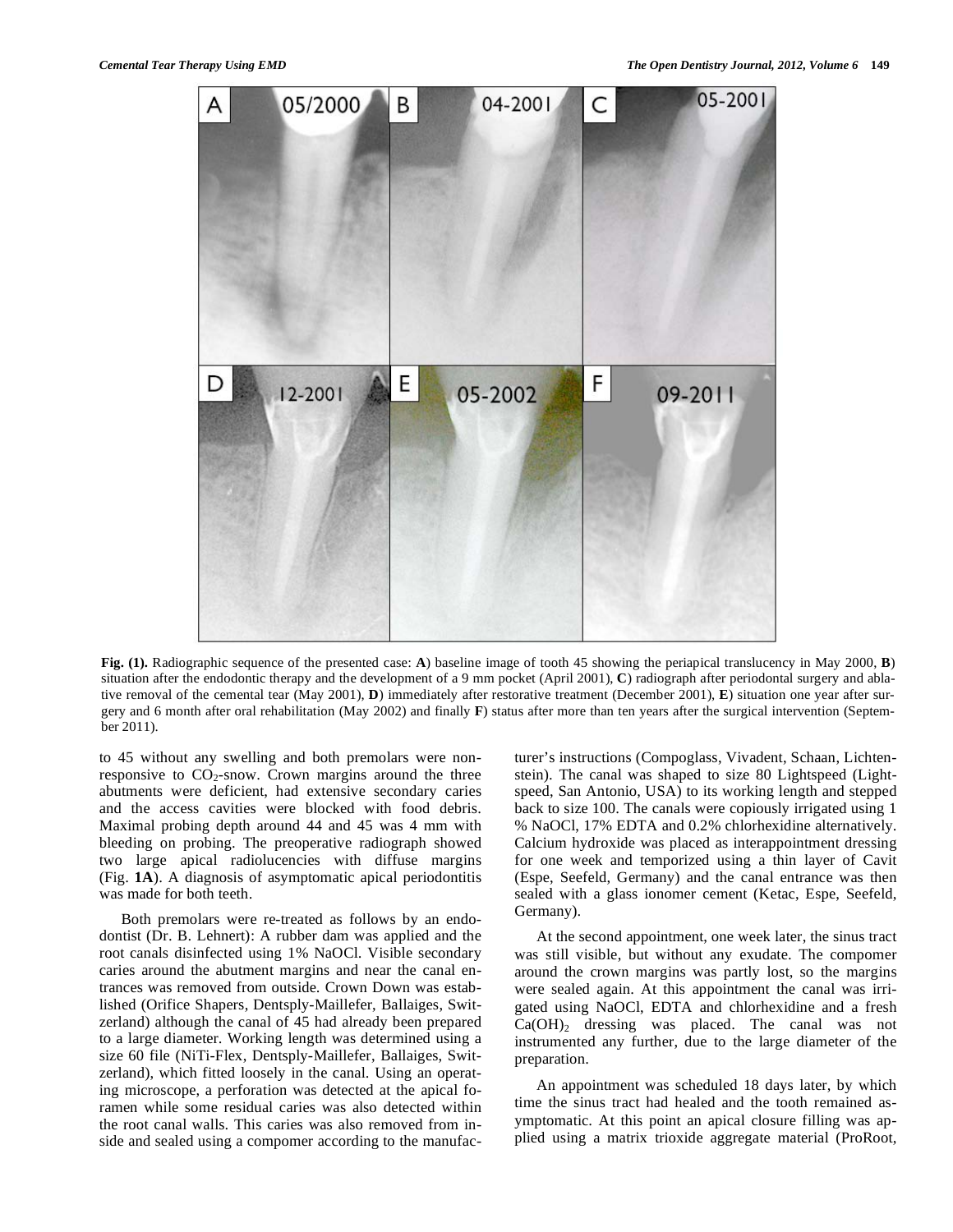

**Fig. (2).** Intraoperative view (snapshots of a video): **A**) Visible and probable fracture line, **B**/**C**) fragment removal using a rose head bur and a carborundum instrument, **D**) situation after the mechanical ablation.

Dentsply, Konstanz, Germany) to seal the apical perforation. Without any intracanal dressing, the tooth was temporised as before. Nine days later, the canal was backfilled using a thermoplastic technique (Obtura II, Spartan, Fenton, USA) and a zinc oxide-eugenol cement (Grossman's 801; Roth International, Chicago, USA). The canal entrance and the coronal 3-4 mm of the root canal were sealed using a dentine adhesive system (Syntac Classic, IvoclarVivadent, Schaan, Liechtenstein) and a compomer (Compglass, IvoclarVivadent, Schaan, Lichtenstein) to provide a good temporay seal until the prognosis of this tooth was clear. In order not to weaken the remaining tooth substance, posts were not considered for future treatment. The patient was referred for further comprehensive periodontal and restorative treatment.

## **Follow-up and Occurrence of a Cemental Tear**

After completion of the endodontic therapy, the patient received routine dental prophylaxis. No special treatment was needed, as the patient did not have any pockets  $\geq 3$  mm. However, at recall 6 months later, a 9 mm pocket was detected mesially and lingually on tooth 45, with excessive bleeding on probing. A diagnostic radiograph showed marginal bone loss and a significant, localized tear-like fracture of the root (Fig. **1B**). The original apical periodontitis showed clear signs of advanced healing at this time.

The diagnosed cemental tear was considered to be the primary etiological factor. As a cause-related therapy, we proposed surgical removal of the fragment and application of EMD, in a regenerative approach. Before the surgical intervention, the defective bridge was removed and both abutment premolars displayed an increased mobility of grade 3. They were then splinted together using composite and a fibrepontic for reinforcement as follows: After rubberdam placement, the provisional restorative material was removed and an adhesive system was applied on the coronal dentin according to the manufacturer's instructions (Syntac Classic and Tetric, Ivoclar Vivadent). A fibrepontic (Vectris, IvoclarVivadent) was adapted from tooth 45 to 43 for mechanical reinforcement in order to splint the mobile teeth for further therapy.

#### **Periodontal Surgery**

Under local anesthesia, a full thickness muco-periostal flap was raised buccally and lingually after an intrasulcular incision. No vertical incisions were made to avoid compromising the blood supply to the flaps. Granulation tissue was removed from the defects and the fracture line was clearly visible (Fig. **2A**). The fragment could not be mobilized and removed *in toto* for histological evaluation. Therefore, the fragment was removed using burs under constant watercooling (Figs. **1C**, **2B-D**). The surface was debrided using an ultrasonic scaler (Mini Piezon, EMS, Nyon, Switzerland) and the remaining surface was smoothed using a series of diamond-coated burs (Intensiv SA, Viganello, Switzerland). After careful bleeding control, the root surface was treated with 24% EDTA gel (Biora AB, Malmö, Sweden) for 2 minutes, the area was rinsed with sterile saline. Emdogain®gel(Biora AB, Malmö, Sweden; currently: Straumann, Basel, Switzerland) was applied to the defects using a sterile syringe. Pre-sutured flaps were fixed using a vertical mattress technique and the patient was instructed to rinse with 0.2% chlorhexidine (Hibitane, Kantonsapotheke, Zürich, Switzerland) twice daily for two weeks. The patient was given oral analgesics (Ponstan, Pfizer, Zurich, Switzerland) for use when required. No antibiotics were prescribed. Sutures were removed 2 weeks after surgery. Oral hygiene was comprised of tooth brushing, but no use of interdental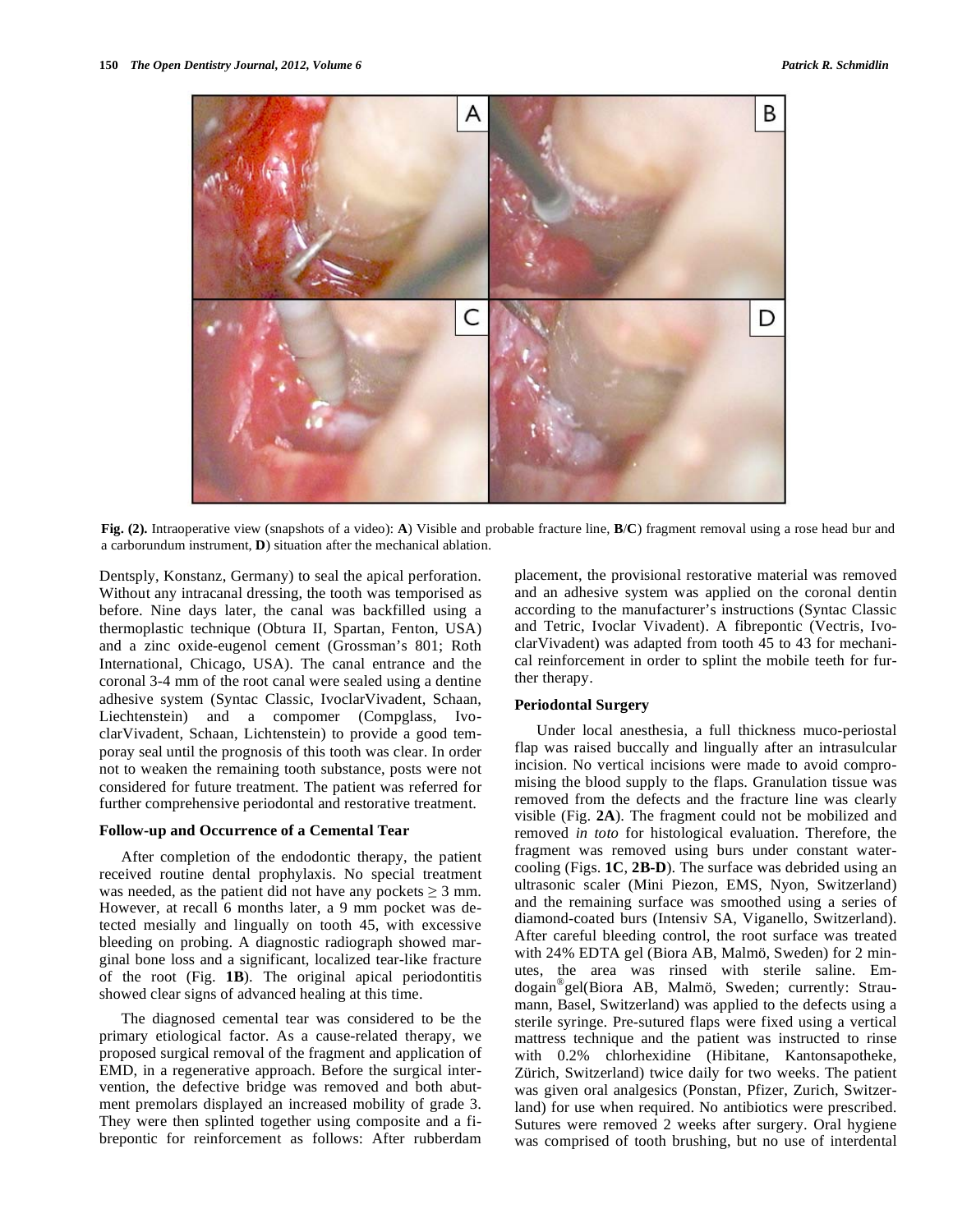

Fig. (3). Clinical situation after restoration (year 2001, left) and after 10 years (right). Some generalized recession had developed. Some plaque is visible. Otherwise the situation is stable. No probing pocket depths> 4 mm were recorded.

brushes, for the first 3 months. The patient was recalled at 3 and 6 months. At the six-month re-evaluation, no pockets  $\geq 3$ mm and no bleeding on probing were detected. Treatment was completed with the adhesive placement of an indirect fiber-reinforced endocrown without post but a central retention cavity inside the pulp chamber (Targis-Vectris, IvoclarVivadent, Schaan, Liechtenstein). One year after surgery and 6 month after restorative treatment, there were still no clinical signs of inflammation or pocket formation. The radiograph showed evidence of good endodontic and periodontal healing with signs of the formation of a periodontal ligament (Fig. **1D, E**). The patient then left our clinic and was referred back to a private dentist. Ten years after surgery, we were able to contact the patient and re-examine the situation.

A radiograph showed a stable bone levels, with only delicate remodeling and bone loss at the affected site. Bone density and the periodontal ligament were still well preserved and consolidated (Fig. **1F**). Clinically, maximum probing depths were 4 mm with bleeding on probing at the mesial and distal site of tooth 45 and 44. Tooth mobility was not increased (grade 1). Oral hygiene was not adequate, especially interdentally, where considerable amounts of plaque were visible (Fig. **3**). The patient admitted that he did not attend regular recalls during the last five years, due to health problems and other personal reasons. Given this fact, the stable clinical and radiographic results were impressive.

## **DISCUSSION**

The diagnosis of a cemental tear is always difficult. In this particular case, the periodontal problems, which had arisen suddenly after successful endodontic re-treatment could be related to the radiographically distinguishable disintegration of the root surface, resulting in a cemental tear. Adequate knowledge of the predisposing factors leading to defect formation are a prerequisite to cause-related therapy.

According to Lin and co-workers [4], univariate analysis of predisposing factors found that teeth with cemental tears occurred more commonly in men (77.5%) and patients older than 60 years of age (73.2%), which was in accordance with the present case. However, the latter study found that maxillary and mandibular incisors (76.1%) were most frequently affected. In the present case, a premolar was involved. Further analysis of clinical characteristics showed that teeth with cemental tears were prone to have abscess formation  $(66.2\%)$ , and a deep periodontal pocket  $>6$  mm  $(73.2\%)$ . In this case, a deep pocket was also found but there was no abscess. Lin and co-workers also showed that affected teeth were more likely to have a positive vitality test (65.3%), healthy antagonist teeth (84.3%), and moderate to severe attrition (77.9%). In our patient, the alteration occurred after root canal therapy, but in accordance with the earlier findings, the opposing dentition was healthy and showed some signs of bruxism in terms of wear facets. We can also speculate that the insufficient superstructure and overloading may have contributed to the development of the cemental tear.

Whereas diagnosis and evaluation of the etio-pathogenic factors is one hurdle, the appropriate and best treatment solution is certainly another. Due to the small number of cases, only case reports and no interventional or controlled studies evaluating and comparing different treatment modalities are available so far. The existing body of literature, however, strongly suggests that a removal of the defective tooth part is prerequisite as it represents a plaque retentive and causative factor. The surgical management of the bony defect greatly depends on the defect type, as well as patient characteristics and compliance. Whereas conventional surgical periodontal therapy leads to a recovery of the periodontal tissues by reparative wound healing [5], materials and techniques are now available which stimulate regeneration of the original tissues, i.e. guided tissue regeneration (GTR) [6, 7]. There is